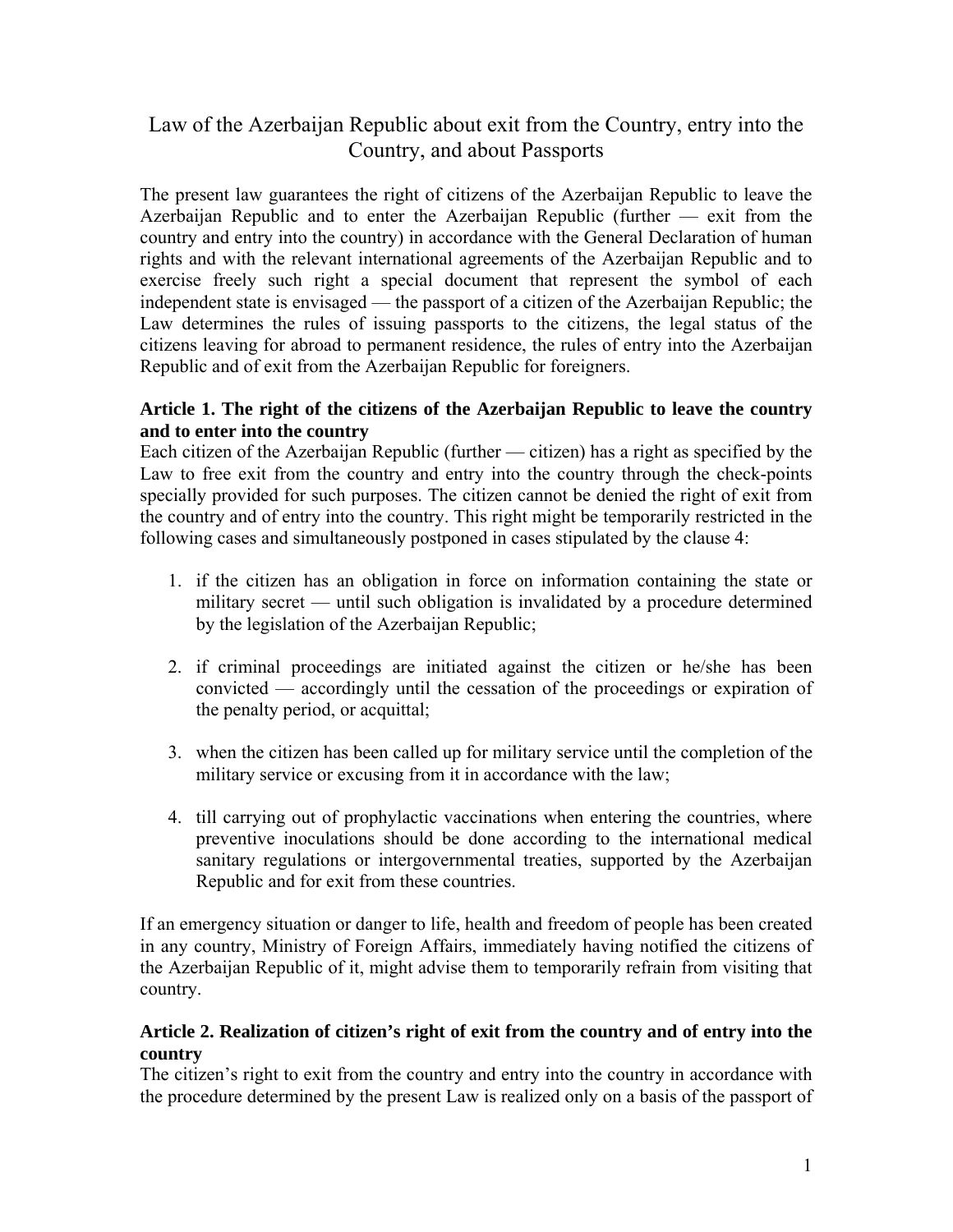the citizen of the Azerbaijan Republic and permission to enter a foreign country — visa, issued in accordance with the international agreements.

The right for exit from the country and entry into the country of the citizen, working in any position of the seaman on the board of vessel, registered in the Azerbaijan Republic and used for sea navigation, is exercised according to Regulation «About book of seaman», approved by the Supreme Council of the Azerbaijan Republic.

A person under the age of 18 can leave the country with the consent of his/her parents or legal representative, notarially attested or by procedure envisaged by the legislation. In the absence of such consent from the one of the parents the matter of exit from the country for such person under age is settled on a basis of a court decision.

The exit from the country of a person under age intended for the permanent residence abroad is allowed only with the consent of each parent or his/her legal representative in written form and notarially attested or by procedure envisaged by the legislation.

A person recognised by court as non-competent can leave the country accompanied by his legal representative on a basis of a notarially attested application of his legal representative or a court decision.

Servicemen of Armoured Forces of the Azerbaijan Republic and other military units, envisaged by the legislation, with exception of servicemen, passing urgent actual military service may leave the Azerbaijan Republic when there is permit of the head-quarters prepared in an established order.

### **Article 3. Passport of the citizen of the Azerbaijan Republic**

Passport of the citizen of the Azerbaijan Republic (further passport) — uniform document identifying a citizen's person outside of the Azerbaijan Republic, and issue to exercise by him/her the right of exit from the country and entry into the country.

The passport is issued to person having reached 18 in an order envisaged by the legislation, and in exceptional cases to the citizen of the Azerbaijan Republic under the age of 18 and leaving for abroad for obtaining of education, participation in international events, medical treatment or for permanent residence and is valid for entry to all countries.

The passport is issued to the citizen of the Azerbaijan Republic who have reached the age of 18 in accordance with the procedure specified by the present Law and is valid for entry into any country.

The passport can be of civil, service and diplomatic types approved by the Supreme Council of the Azerbaijan Republic.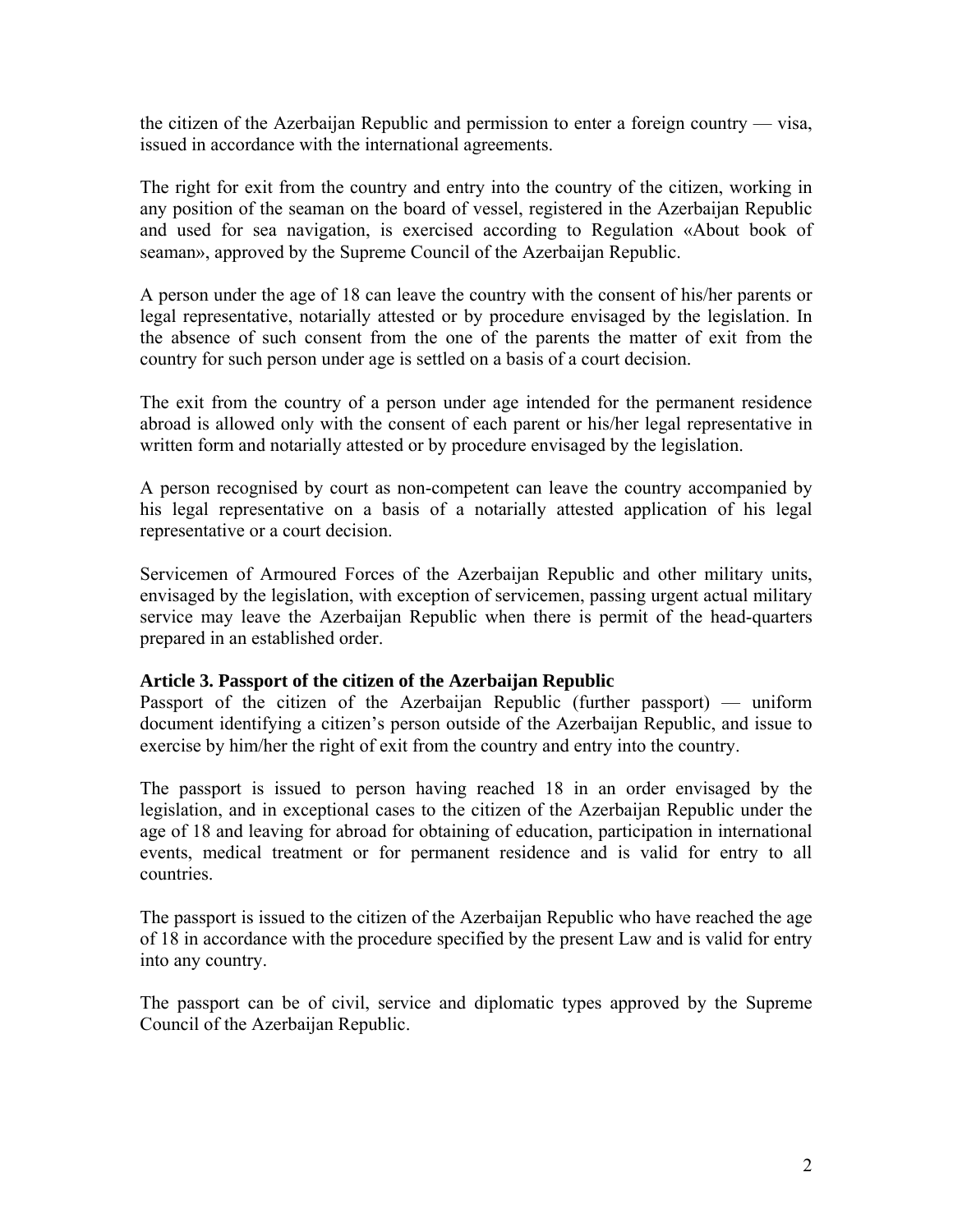The passport is a property of the Azerbaijan Republic and withdrawal of it from the citizen or taking as a security is absolutely forbidden except cases envisaged by the legislation of the Azerbaijan Republic.

Each citizen must safely keep the passport. In case of loss of the passport the citizen is obliged immediately to notify the state body that issued the passport about it, and if such loss occurred abroad — the diplomatic representation or consulate of the Azerbaijan Republic.

After the death of a citizen his passport as well as passport with expired period of validity is to be handed over to the appropriate state body.

# **Article 4. Civil passport**

The civil passport is issued by a body of internal affairs at the place of residence not later than one month after the citizen applied to it on a basis of his/her application, identity card, photo, state duty receipt, and if necessary, documents confirming the Azerbaijan Republic's citizenship.

If the citizen is leaving together with children under age, their photographs must be pasted and their names must be entered into his civil passport.

For issuance of the civil passport a state duty in the amount of twenty conventional financial units is collected.

### **Article 5. Service passport**

The service passport is issued by Ministry of Foreign Affair of the Azerbaijan Republic to the following persons sent on a business trip abroad: senior officials (executives of the staff of president of the Azerbaijan Republic, Supreme Council, Cabinet of Ministers, central state bodies, prosecutor's office, National Bank, judges, members of Central Electoral Commission, executives of Supreme Medjlis and Cabinet of Ministers of the Nakhichevan Autonomous Republic, chairman of city, city regional and regional Soviets of people's deputies, heads of executive authorities and their deputies, administrative and technical officials of representations of the Azerbaijan Republic abroad, and if they work abroad longer than three month — to their wives (husbands) and unmarried daughters over 18, and also to the workers of sea vessels and aircraft's, railway and automobile transport making outward voyages — not later than within 10 days after application of the appropriate state body's heads for the term of office of their owners or for the period of 3 years.

For issuance of the service passport a state duty in the amount of ten conventional financial units is collected.

Authorise representatives of the Azerbaijan Republic abroad are obliged to provide assistance to the owner of such passport in execution his service duties abroad.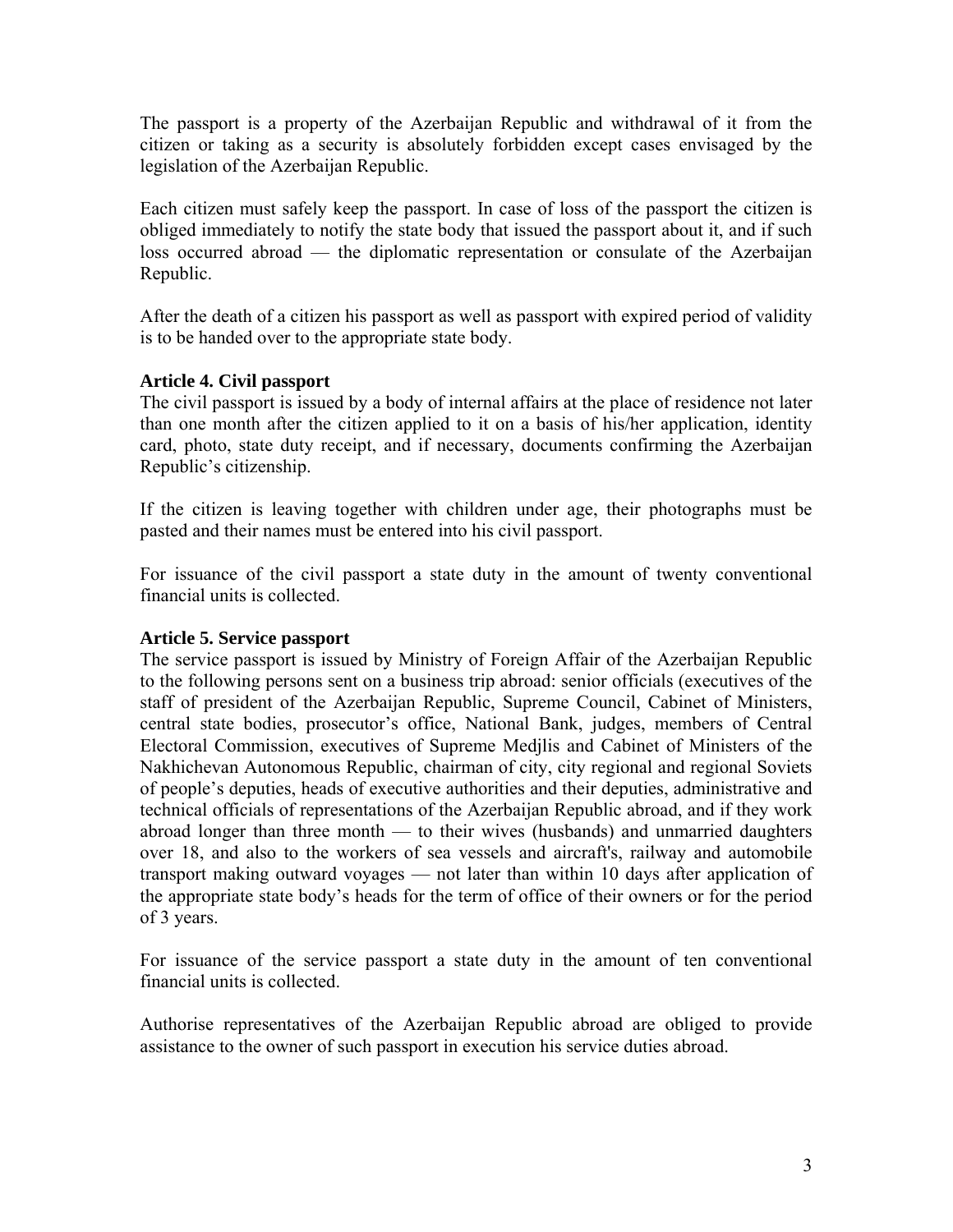## **Article 6. Diplomatic passport**

The diplomatic passport is issued by Ministry of Foreign Affairs of the Azerbaijan Republic to:

- 1. President of the Azerbaijan Republic, deputies of Melli Mejlis of the Azerbaijan Republic, members of the Cabinet of Ministers, judges of the Constitutional Court, the Supreme Court, chairman and deputy chairman of the Appeal Court, chairman and deputy chairman of the Economic Court, Chairman of the Court for grave crimes, chairman of the Court Martial for grave crimes, General Prosecutor and his deputies, human rights commissioner (onbudsman) of the Azerbaijan Republic, chairman of the National Bank and his deputies, chairman of the Central Electoral Commission of the Azerbaijan Republic, leading officials (high officials, including heads of the departments) of staff of the President, Milli Mejlis, leading officials of staff of the Cabinet of Ministers, Constitutional Court of the Azerbaijan Republic, heads of central executive bodies, persons occupying diplomatic positions, and also to the chairman of Supreme Mejlis of the Nakhchyvan Autonomous Republic, his deputies, members of the Cabinet of Ministers, chairman of the Supreme Court of the Nakhchyvan Autonomous Republic and his deputies, Prosecutor of the Nakhchyvan Autonomous Republic not later than within 15 days after they start to fulfil their duties;
- 2. on a basis of an order of President of the Azerbaijan Republic, of the chairman of the Supreme Council of the Azerbaijan Republic, and in extraordinary cases of Minister of Foreign Affairs of the Azerbaijan Republic — to the members of delegations and special delegates representing the Azerbaijan Republic at international conferences, meetings and negotiations, at sessions of UNO General Assembly, in UNO bodies, at conferences of international organisations, interstate meetings and contacts;
- 3. wives (husbands) and unmarried daughters over 18 of President of the Azerbaijan Republic, of Chairman of the Supreme Council, of Prime Minister, of Chairman of the Constitutional Court, of Minister of Foreign Affairs, and of all other above mentioned persons sent abroad for a period exceeding 3 months, who will accompany them.

No state duty for issuance of the diplomatic passport is collected.

Children under age of the owner might be entered into the diplomatic passport and in such cases their photos also are pasted in the passport. Usage of such passport by the family members for exit from the country or entry into the country without its proper owner is forbidden.

The diplomatic passport is given to its owner for five years or for the period determined for the fulfilment of special duties. Diplomatic passport to president, chairman of Supreme Council, Prime-Minister, chairman of Supreme Court, Minister of Foreign Affairs of the Azerbaijan Republic is given for lifetime.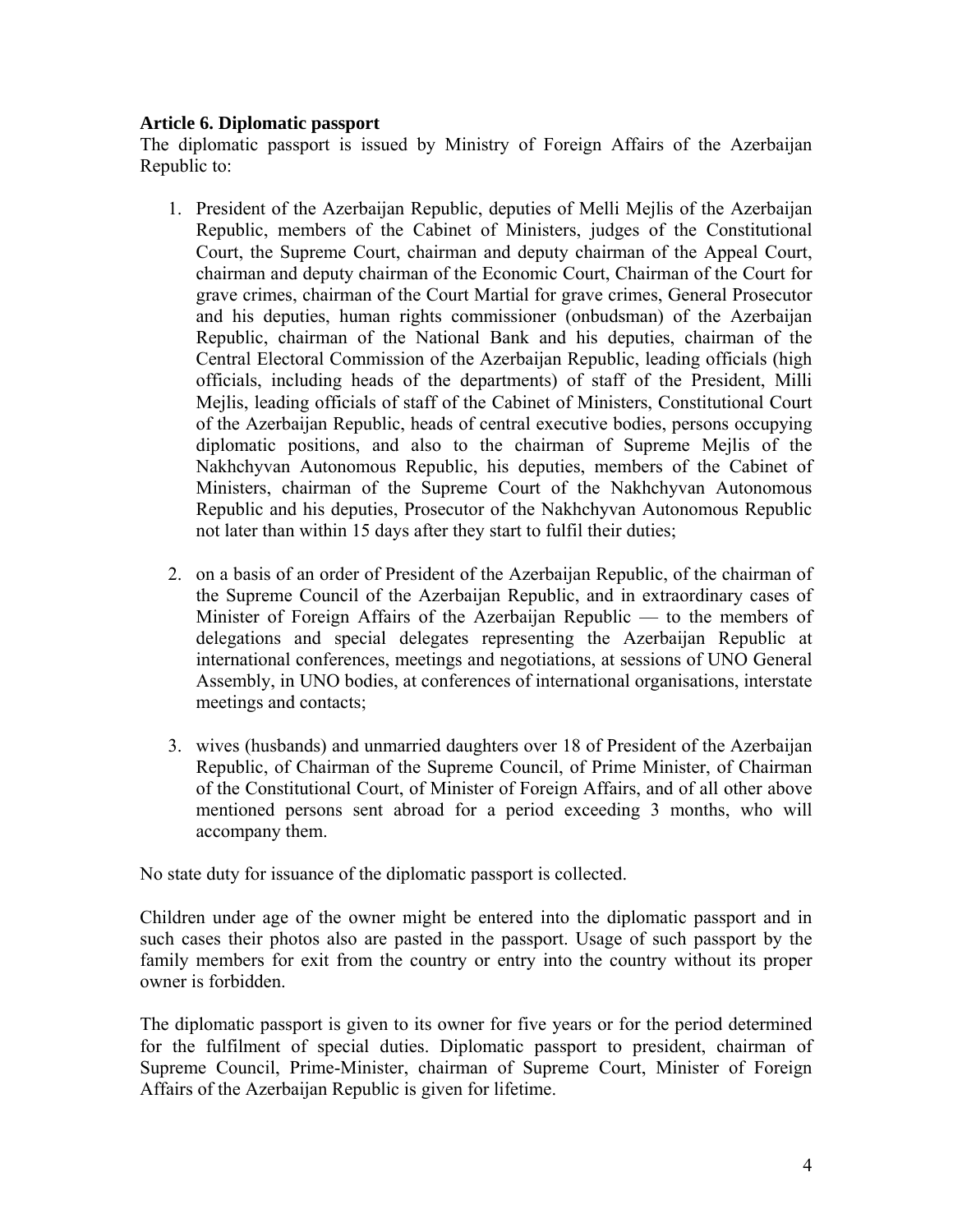Such passport gives diplomatic immunity abroad to its owner. All competent officials are obliged to provide assistance to the owner of the diplomatic passport and to persons entered into it in free and safe crossing of the borders and in other necessary circumstances.

# **Article 7. Information indicated in the passport**

Regardless of type in each passport:

- 1. its name, the state insignia of the Azerbaijan Republic, state court, type, serial number of the passport, surname, name, patronym of the owner, nationality, place and date of birth, sex, blood group, name of body issuing the passport, date of issue, owner signature, surnames, names, sex and date of birth of children under 18, leaving together with him/her, requirements to passport should be specified;
- 2. owner's photo is to be pasted in;
- 3. notes of permissions to enter the foreign countries (visas) and other special notes are made (about passages through customs and border points).

In addition to this information in the service passport provisions specified in subclause three of clause 5 of the present Law, and in the diplomatic passport — provisions, specified in subclause five of clause 6 of the present Law, validity period, prolonged period, the name of body granted such prolongation, the date of prolongation are to be specified.

Entries in the passport are made in the state language of the Azerbaijan Republic and in English and certified by signature and seal by the responsible official of the appropriate state body.

### **Article 8. Application for passport**

The passport is issued on a basis of an application of the citizen (of one of his/her parents, or legal representative), or on a basis of a request of the enterprise, institution, organisation, submitted to the appropriate state body.

The state duty receipt, photos, consent of the parents or of the legal representative of children under 18, and in the cases envisaged by subclause one of clause 9 of the present Law and representing an urgent situation — the document confirming such cases should be enclosed to the application for issuance of the passport.

#### **Article 9. Examination of application (request) for passport**

The citizen's application (request of the enterprise, institution, organisation) for the passport is examined subject to type of the passport within periods specified in clause 4, 5 or 6 of the present Law; if the voyage is connected with the urgent medical treatment of the owner or persons leaving with him/her, or with a serious illness or death of a relative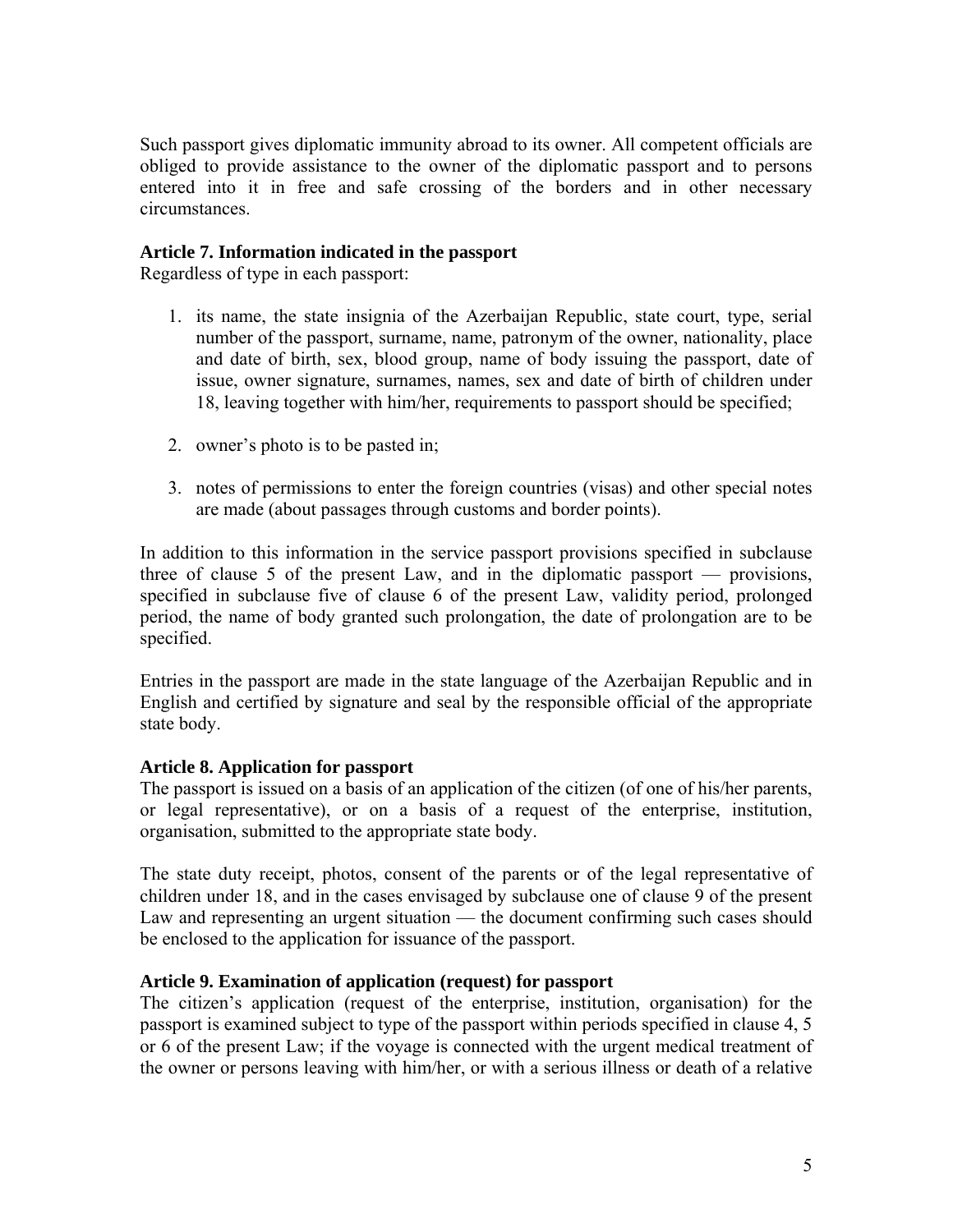abroad — not later than 48 hours after submission of the documents confirming these facts.

In the cases envisaged by subclause 1-3 of clause 1 of the present Law the request for passport is declined with written notification of the applicant about the reasons and the renewed application (request) is examined after the reasons leading to the refusal are determined.

The application for passport is declined if a document containing false information about nationality or invalid had been submitted, and the matter can be reconsidered only after submission of new documents.

The application for passport in connection with the state or military secret can be declined only in the cases envisaged by the legislation of the Azerbaijan Republic. The citizen can apply to court to take an action against the procrastination or refusal to

issue the passport.

# **Article 10. Replacement of the passport**

In cases of alterations in the surname, name, patronym of the citizen or if errors are discovered in the passport records, and also if the passport became unfit for use, the citizen must replace the passport.

For the replacement of the passport the state duty is collected in the amount indicated in clause 4 of the present Law.

The passport is replaced by procedure specified by clause 8 and 9 of the present Law.

# **Article 11. Legal status of citizens leaving the country for permanent residence abroad**

The citizens leaving the country for permanent residence abroad:

- enjoy all rights given by Constitution of the Azerbaijan Republic including the right of pension as specified by the legislation of the Azerbaijan Republic, and have all duties;
- can take with them all property belonging to them or to members of their family except things excluded from the civil circulation as specified by the legislation of the Azerbaijan Republic. Removal of articles of art representing cultural and historic value and of other valuables is governed by the legislation of the Azerbaijan Republic;
- are registered abroad by a consulate institution of the Azerbaijan Republic and corresponding notes are made in their passports;
- in accordance with decisions of courts of the Azerbaijan Republic regardless of place of residence they must in due time make payments of alimonies and other property obligations;
- enter the country for temporary residence on a basis of the passport, and for returning to the country for the permanent residence, note of withdrawal from records must be made in the passport at consulate missions of the Azerbaijan Republic abroad.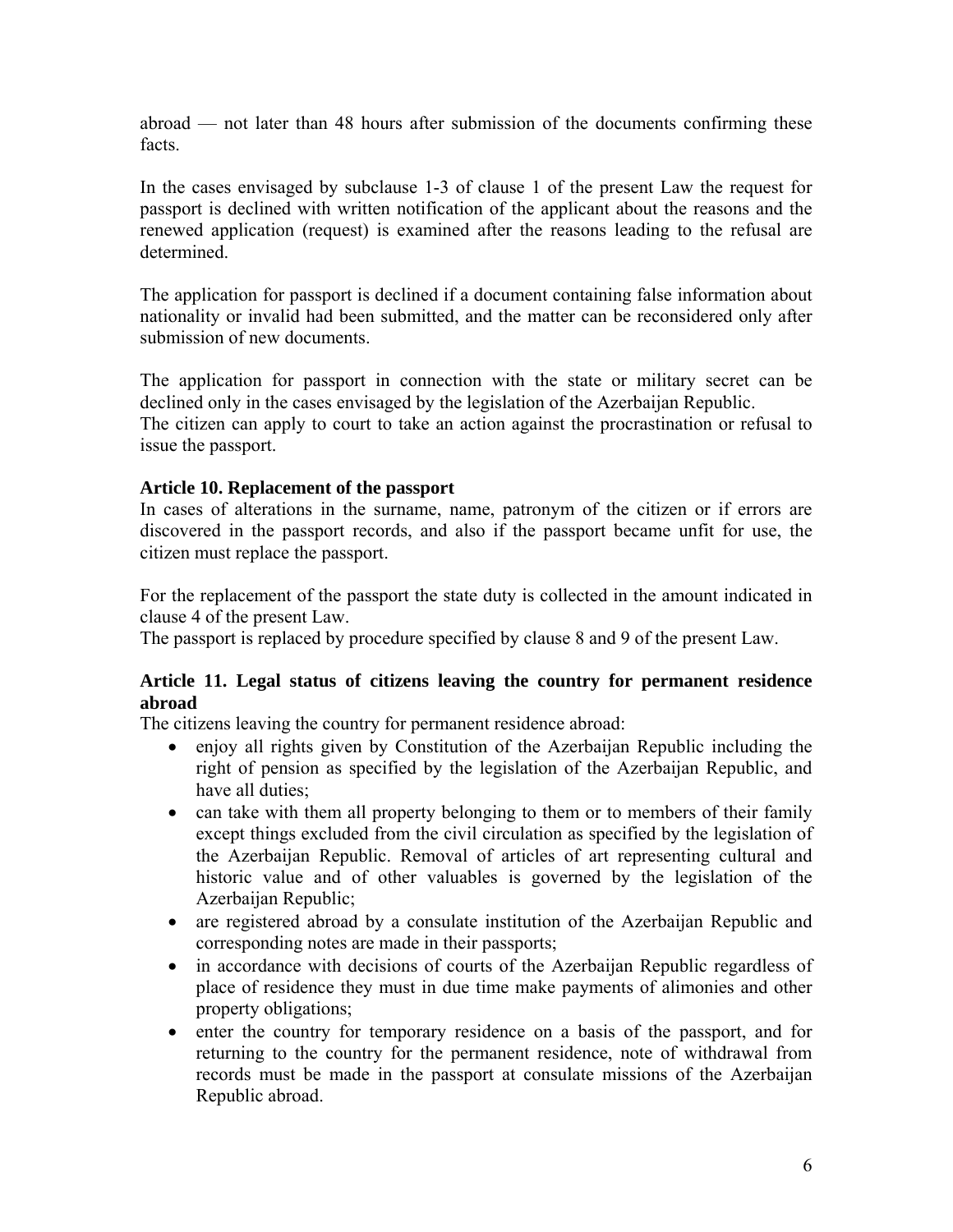# **Article 12. Entry into the Azerbaijan Republic and exit from the Azerbaijan Republic for foreigners**

Foreigners and persons without citizenship (further — foreigners) may enter the Azerbaijan Republic as specified by Law on condition of passage through special checkpoints on a basis of personal passports and permission — visa, issued in accordance with international agreements.

Entry of foreigners into the Azerbaijan Republic is forbidden only in the following cases:

- 1. if it is vital for the protection of national security or public order;
- 2. if it is necessary for the protection of rights and legal interests of the citizens of the Azerbaijan Republic and other persons;
- 3. if the persons broke requirements of laws of the Azerbaijan Republic during his previous visit to the country;
- 4. if the person gave false information about himself/herself in the application to enter the Azerbaijan Republic;
- 5. if the entry into the Azerbaijan Republic of the person suffering from mental or infectious (contagious) diseases constitutes a threat to public health (except the persons who do not constitute such threat and arriving at his/her or their legal trustee's expense for medical treatment).

Supreme Council of the Azerbaijan Republic in accordance with the interstate agreements concluded by the Azerbaijan Republic, and by Decree of President of the Azerbaijan Republic can establish a simplified (without visa) procedure on a basis of the personal passport for foreigners to enter the Azerbaijan Republic.

The exit of foreigners from the Azerbaijan Republic can be temporarily restricted in the following cases:

- 1. if their exit can cause damage to national security till the removal of this reason;
- 2. if there are the suspects or defendants (accused) in committing a crime till the completion of the case;
- 3. if they are condemned for committing a crime till the discharge or full serving of the punishment;
- 4. if a civil action is brought against them in court accordingly till a decision on this civil case comes into force a specified by the legislation of the Azerbaijan Republic.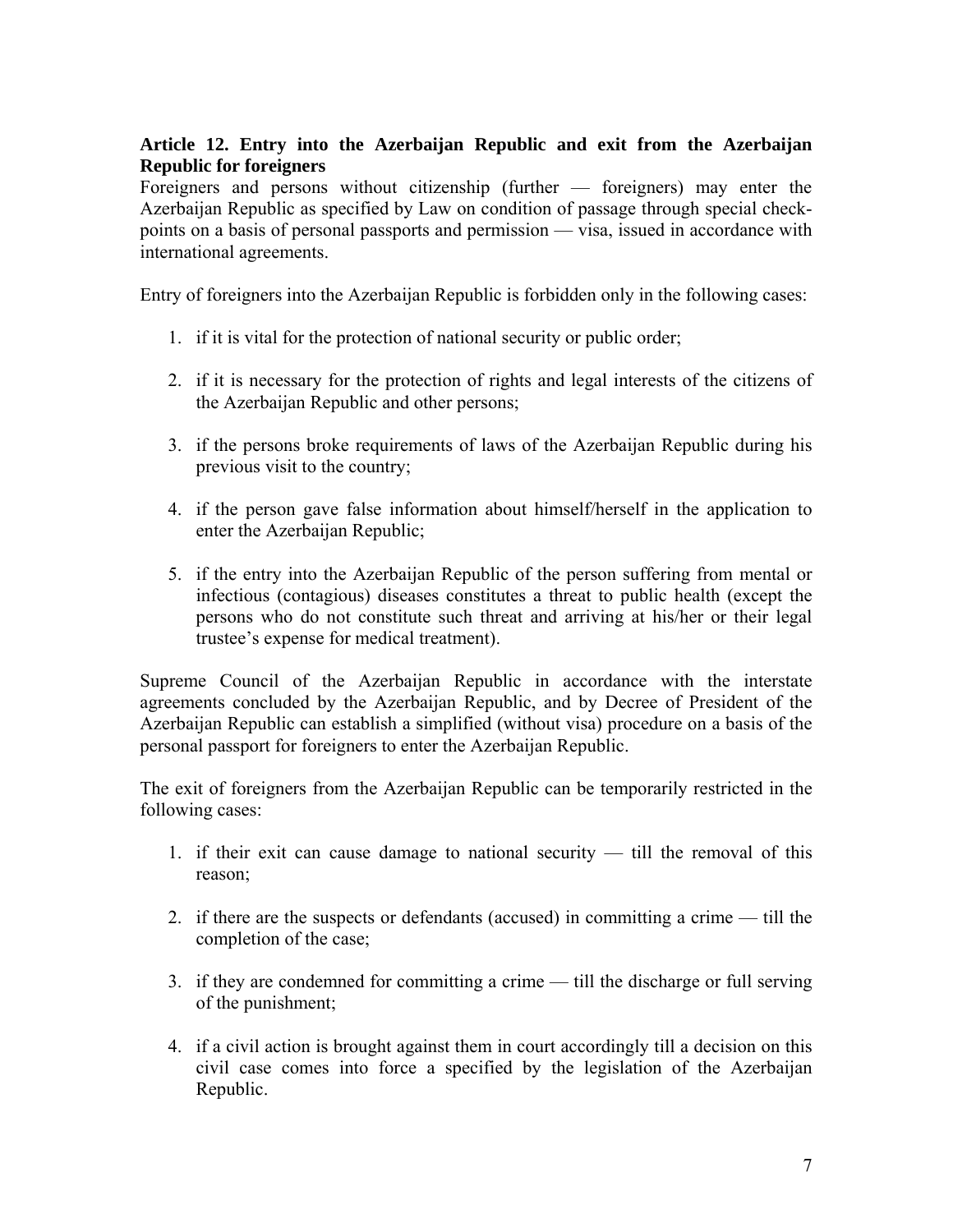Lack of prophylactic vaccinations in accordance with the current legislation will be resulted in forbiddance or restriction of entry of foreigners-residents of the Azerbaijan Republic when entering the countries, where preventive inoculations should be done according to the international medical sanitary regulations or intergovernmental treaties, supported by the Azerbaijan Republic and for exit from these countries.

Foreigners entering the Azerbaijan Republic and leaving it should be registered in appropriate state bodies a specified by Cabinet of Ministers of the Azerbaijan Republic.

# **Article 13. Entry, return, transit and exit visas**

The entry visa is granted to foreigners to enter the territory of the Azerbaijan Republic in general order. The period of its validity is established for the single entry-exit from three days to three months, and for multiple entry-exit — from one to two years. If the visa is not used within this period it becomes invalid.

The return visa might be given to foreigners who have a personal passport if they apply for it when leaving the Azerbaijan Republic to return to its territory for the period of up to one month. This visa becomes invalid if not used within six month from the date of exit from the Azerbaijan Republic.

The single or multiple transit visa is granted to foreigners going to other countries for passing through the territory of Azerbaijan Republic. If the transit visa has not any notes or seals about the non-stop passage its owner has a right to stay in the Azerbaijan Republic for not longer than five days.

The exit visa is issued to foreigners having an official permission to reside in the Azerbaijan Republic. The exit visa is given without collecting the state duty.

Foreigners must in advance before the expiration of the period indicated in their visas make a decision on the matter of its prolongation in order to stay in or leave the Azerbaijan Republic.

### **Article 14. Receipt of a visa**

To get a visa foreigners must apply for granting visa specifying aims and date of entry to the Embassies or consulates of the Azerbaijan Republic or directly to Ministry of Foreign Affairs of the Azerbaijan Republic enclosing the required documents and receipt for duty payable for granting visa.

The list of documents enclosed to the applications of foreigners for visas is determined by Ministry of Foreign Affairs of the Azerbaijan Republic, and the amount of the duty — Cabinet of Ministers of the Azerbaijan Republic.

The application of foreigners for issuance of visa are considered by Ministry of Foreign Affairs of the Azerbaijan Republic or by the Embassies and consulates of the Azerbaijan Republic within one month from the date of submission; if the voyage is connected with an urgent medical treatment or serious illness or death of a relative residing in the